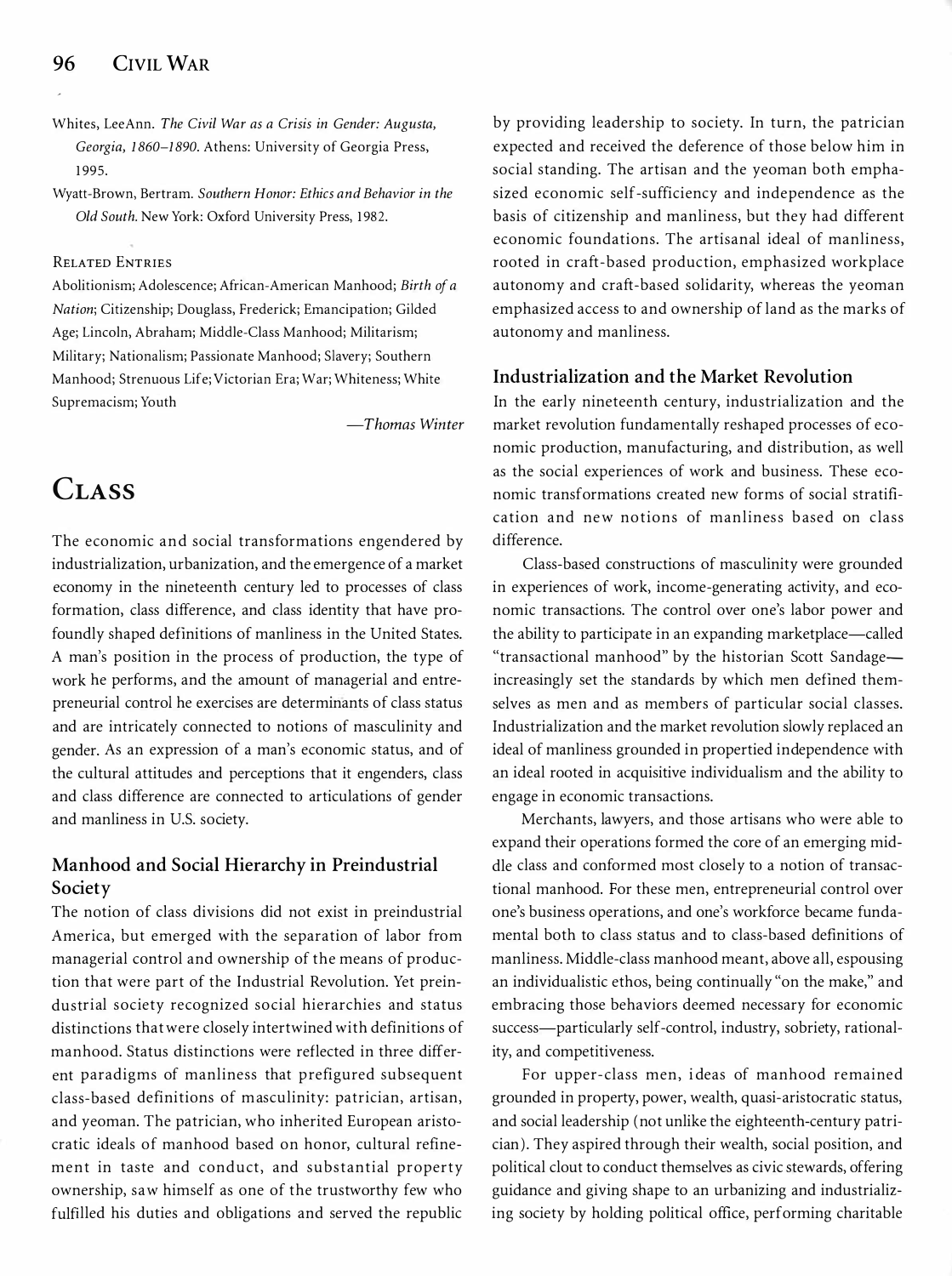work, and serving in informal advisory functions. With the market revolution and the shift of economic transactions from barter and local exchange to cash and credit in domestic and trans-Atlantic markets, control over the circulation of money through credit or speculatory activity became a critical aspect of upper-class manliness.

Not all men could achieve this ideal of transactional manhood. Artisans and journeymen, who aspired to become master artisans and to realize an artisanal masculine ideal based on skill, entrepreneurial control, and craft autonomy, found themselves increasingly pressed into the ranks of an emerging working class. Industrialization and the market revolution curtailed their ability to transact. Nor could older ideals of propertied independence ground their notions of manliness, since the ownership of land or a house became increasingly unattainable for them. The ability to establish their sons in jobs and careers of their own became more important to their sense of manhood-but this rested on uncertain foundations, since its success depended largely on the occupation, labor demand, and skill level required. Instead, working-class men grounded their manliness in their ability to earn a family wage. Many skilled craftsmen were able to retain traditional notions of craft control and workplace autonomy in their definitions of working-class manliness. For factory operatives and skilled craft-workers alike, awareness of their shared class status, and solidarity with other men of the same class background, became a significant aspect of their manliness.

# Corporate Capitalism in the Late Nineteenth and Early Twentieth Centuries

The second wave of industrialization in the late nineteenth century, and the subsequent rise of corporations, further reshaped class-based social structures and class-based definitions of manliness. Mechanization and the so-called deskilling of many work processes, the continuing significance of craft-based control and craft autonomy, the increasing significance of bureaucratic and corporate structures, and the further spatial expansion of cities (and the spatial distribution of social functions within them) all contributed to the reshaping of class-based social structures and classbased definitions of manliness.

Mechanization and the deskilling of an increasing number of work processes increased the entrepreneurial power and control of industrialists. For a small group of upper-class businessmen, the power and ability to direct the flow of production, cash, and credit-to function as "captains of industry" -became a crucial aspect of their definitions of manliness. Their control over large labor forces and national distribution networks, as well as social Darwinist ideas linking success with power and strength, figured into their perceptions of their manliness.

By the turn of the twentieth century, the United States witnessed the formation of a whole new substratum of middle managers for whom the administration and supervision of others was a critical aspect of their manliness. These new middle-class men belonged to an emerging corporate class of employers, entrepreneurs, professionals, managers, advertisers, ministers, academics, and others who were united by their profound agreement as to the benefits of a corporate capitalist society-and who shared in its administration, control, and ideological justification. Men of this corporate class defined manliness through corporate, bureaucratic, and professional codes that emphasized productivity, efficiency, teamwork, and public status.

Class-based constructions of manhood among industrial workers continued to vary, depending on one's level of skill. In some areas, such as glove-making, glass-blowing, printing, and steel manufacturing, craft skills retained significance and craft autonomy continued to play a significant aspect of the definition and experience of working-class masculinity. But for the increasing ranks of semiskilled and unskilled operatives and workers, craft autonomy became unattainable.

For a growing segment of the male working class, the paycheck, or the ability to provide for one's family, became the yardstick of manliness and social worth. With the introduction of the continuous-motion assembly line, older artisanal ideals emphasizing skill content and physical power withered, and some manufacturers replaced men with women. Men in many industrial work settings compensated for this development by defining certain jobs as suitable for men only. The affirmation of masculinity through such gender-typing became an important part of the cultural wage that working-class men derived from their work. Workingclass men also looked increasingly to labor unions (such as the Knights of Labor, founded in 1869, and the American Federation of Labor, founded in 1886) to define and collectively affirm class-based definitions of manliness. While men across class lines tended to share a belief in the importance of individual effort for economic success and well-being, working- class men increasingly realized that mutual loyalty among men of the same class background allowed them to protect their economic interests and their claims to manhood in a transactional society.

The Great Depression intensified class-based definitions of manliness. Those who struggled to survive were reaffirmed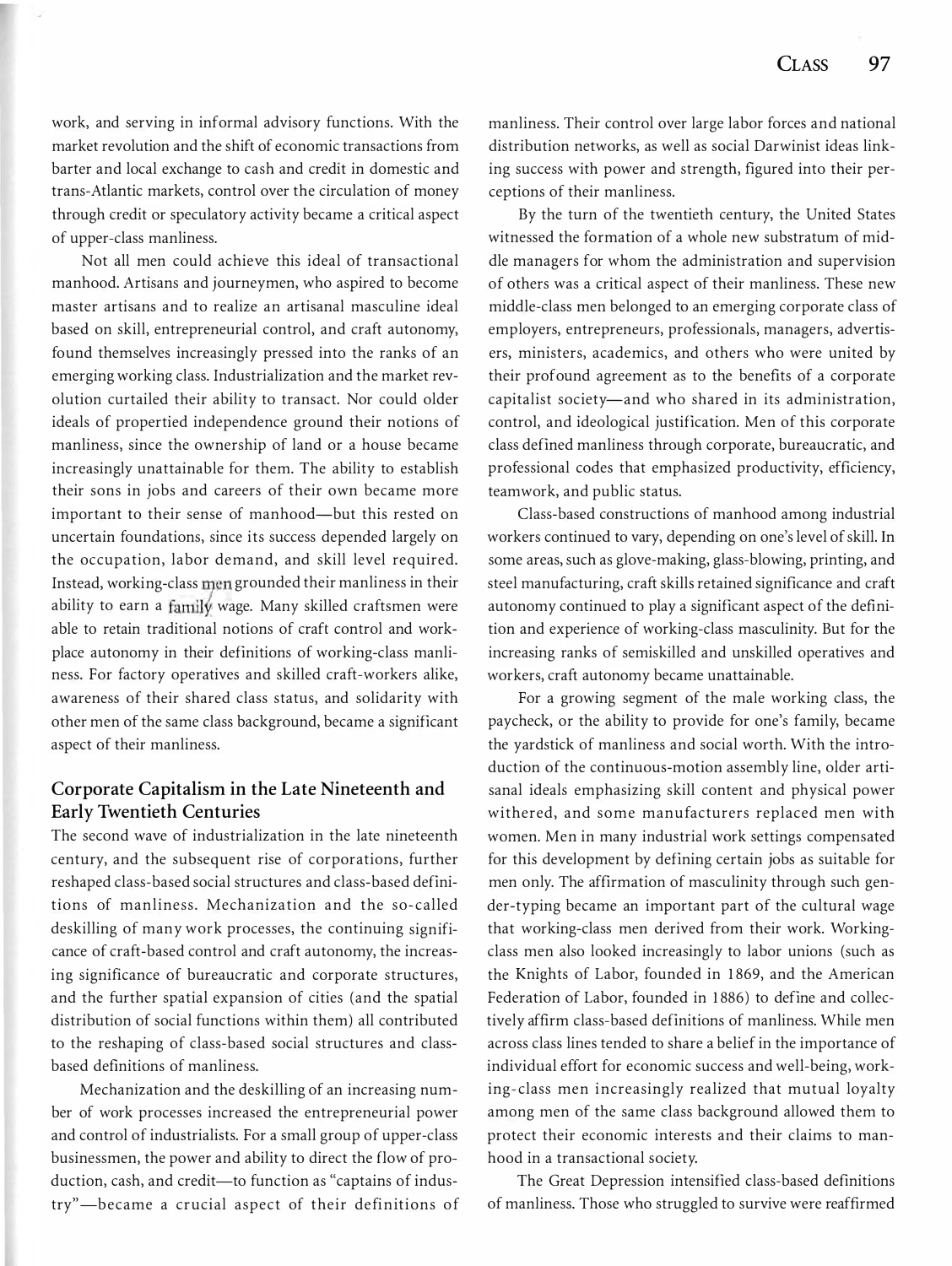in linking manhood to economic status and the ability to provide, while wealthier Americans who weathered the storm were confirmed in their belief in their own strength. Among working-class men, class solidarity and unionization became an even more salient dimension of working-class manhood, as was evidenced by the large number of strikes, in particular in 1934 and 1937, and the rise of the Congress of Industrial Organizations (CIO), which organized previously unorganized workers. Yet militant assertions of working-class masculinity, critical of and potentially in opposition to capitalism, was reined in by the New Deal. By supporting unionization through the Wagner Act (1935), the federal government generated new loyalties between the federal government and the working class, thus bringing working-class men and their definitions of manhood into a closer alliance with the corporate class and a closer conformity with transactional standards of manliness.

## Manhood and Class in Postwar America

The long cycle of global economic expansion that followed World War II and that lasted until the late 1960s had a tremendous impact on class-based definitions of manliness in U.S. society. This economic upswing stabilized the lives and careers of middle-class men and enabled many working-class men to aspire to, and even achieve, middle-class status. Suburban living, including the ownership of a home, household appliances, and an automobile, became an important expression of a man's success as breadwinner and a pervasive symbol of a man's class status. Yet some cultural critics suggested that the security, comforts, and social status associated with suburban manhood undermined rather than bolstered masculine identity. Others, such as Sloan Wilson, the author of The Man in the Grey Flannel Suit ( 1955), and William Whyte, the author of The Organization Man (1956), feared that the new middleclass male lacked autonomy.

#### Manhood and Class in a Postindustrial Economy

Between the mid-1950s and the 1980s, a series of structural changes in the U.S. economy altered the class structure of American society and challenged older class-based definitions of manliness. According to the sociologist Daniel Bell, the United States economy was, by the mid-1950s, entering a new "postindustrial" phase based less on production and manufacturing than on theoretical knowledge and professional expertise. By the late 1960s a long stretch of post-World War II economic expansion had given way to stagnation and inflation. During the 1970s and 1980s, U.S. companies began adjusting to changing global realties by means of a restructuring-often

called "de-industrialization." The increasing significance of white-collar and service occupations, the end of continuous economic growth, and the decline of heavy industry (which meant a loss of jobs in previously male preserves) made the class distinctions and class-based notions of manhood generated by industrialization less meaningful. Michael Moore's documentary film Roger and Me (1988), a study of the decline of Flint, Michigan, as a result of GM plant closures, suggested that workingmen felt powerless, alienated, and unable to adjust to new realities by articulating new and meaningful definitions of manliness and class.

The corporate restructuring of the U.S. economy affected not only working-class men but also, by the mid-1980s, middle-class men as well. After an initial expansion of the corporate sector in the early 1980s, corporations began to "downsize," resulting in the loss of white-collar management positions. Men began to lose their sense of security in their jobs and their work-based masculine identities.

As old frameworks of class-based notions of manhood emphasizing entrepreneurial control lost significance, new class divisions and class-based definitions of manliness emerged. Class distinctions grounded in the social relations of production in an industrial economy did not vanish. But the most meaningful postindustrial class divisions-sometimes overlapping with, and sometimes replacing, corporate industrial class distinctions-became those between men ( and increasingly women as well) who possessed and administered scientific knowledge and expertise and those who were subjected to such knowledge and expertise without exercising any control over it. Class-based definitions of manliness increasingly became defined through participation in corporate networks of codification, application, and distribution of knowledge. The development of these new postindustrial definitions of manhood suggests that class remains a powerful shaper of masculinity in American society.

#### BIBLIOGRAPHY

- Aron, Cindy Sondik. Ladies and Gentlemen of the Civil Service: Middle-Class Workers in Victorian America. New York: Oxford University Press, 1987.
- Bell, Daniel. The Coming of Post-Industrial Society: A Venture in Social Forecasting. New York: Basic Books, 1973.
- B1umin, Stuart M. The Emergence of the Middle-Class: Social Experience in the American City, 1760-1900. Cambridge, England: Cambridge University Press, 1989.
- Davis, Clark. Company Men: White-Collar Life and Corporate Cultures in Los Angeles, 1892-1941. Baltimore: Johns Hopkins University Press, 2000.